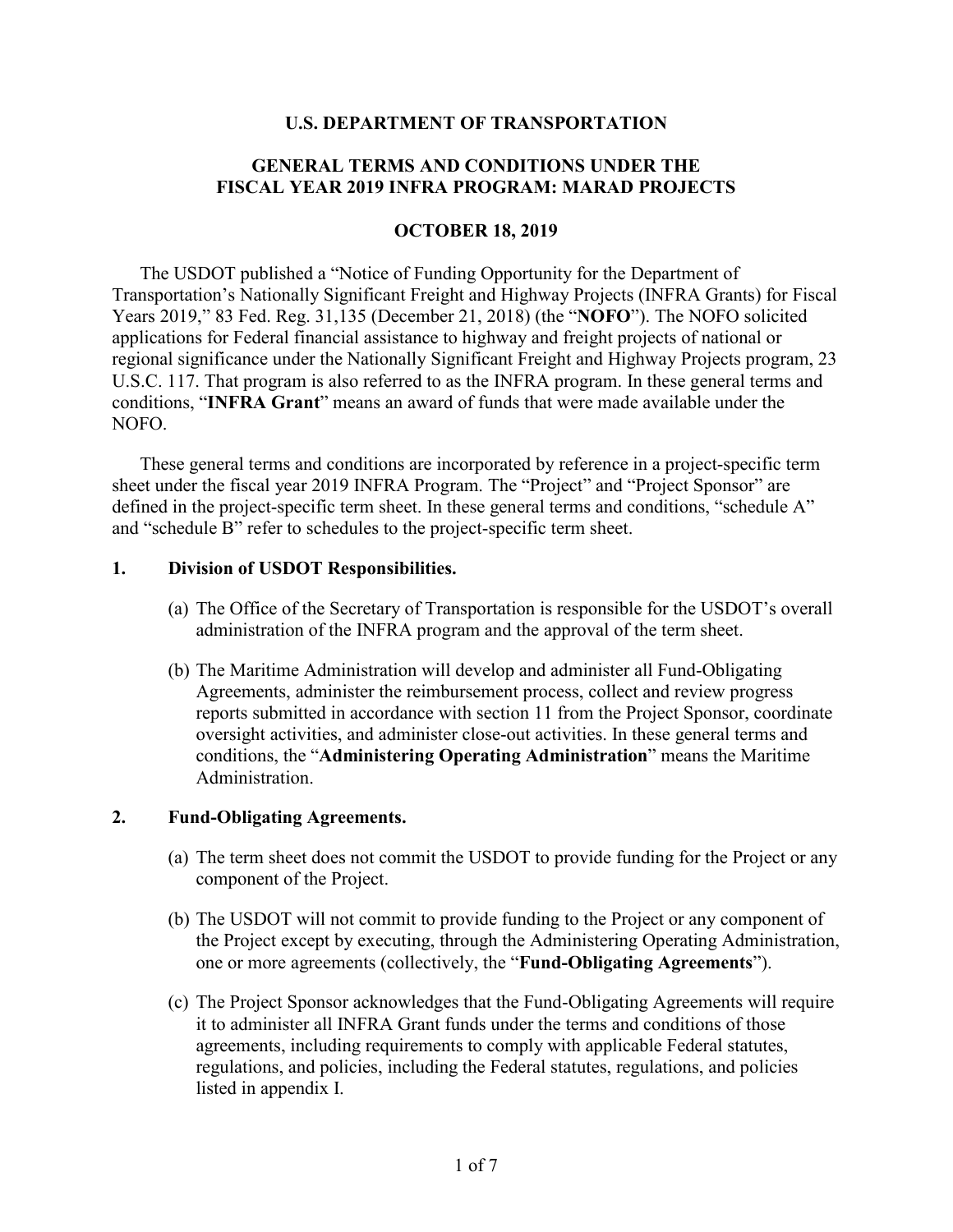- (d) The USDOT will not reimburse the Project Sponsor for expenditures, except under the terms and conditions of the Fund-Obligating Agreements.
- **3. Costs Incurred Before a Fund-Obligating Agreement.** The Project Sponsor acknowledges that the term sheet is not USDOT approval of any pre-award costs and that, unless the USDOT provides written approval of pre-award costs under 2 CFR 200.458, the USDOT will not reimburse expenditures made before the parties have executed a Fund-Obligating Agreement.
- **4. Project-Specific Terms in the Term Sheet.** Schedule A specifically memorializes the agreement of the parties on the following terms for each component of the Project:
	- (1) the component's scope of work;
	- (2) the component's budget, including identification of all funds necessary to complete the proposed component's scope of work;
	- (3) the component's milestone completion schedule, which sets dates for the completion of all major milestones relating to that component, including:
		- (A) completion and receipt of all required environmental approvals (including NEPA approvals);
		- (B) application for and anticipated receipt of all necessary Federal, State, and local permits and approvals;
		- (C) any necessary approval by a local transportation planning organization and inclusion in the required Transportation Improvement Program (TIP) or State Transportation Improvement Program (STIP); and
		- (D)start and completion of construction.

# **5. Project-Specific Accountability Provisions.**

- (a) The USDOT may reduce the INFRA Grant by the lesser of ten percent or \$10,000,000 if the USDOT determines that:
	- (1) the Project does not meet all project delivery milestones enumerated in section 2 of schedule B by the corresponding dates stated for those milestones in schedule  $A$ ;
	- (2) the Project does not meet an indicator of project success enumerated in section 2 of schedule B; or
	- (3) the Project Sponsor has not provided information that is sufficient to determine if the Project meets an indicator of project success enumerated in section 2 of schedule B.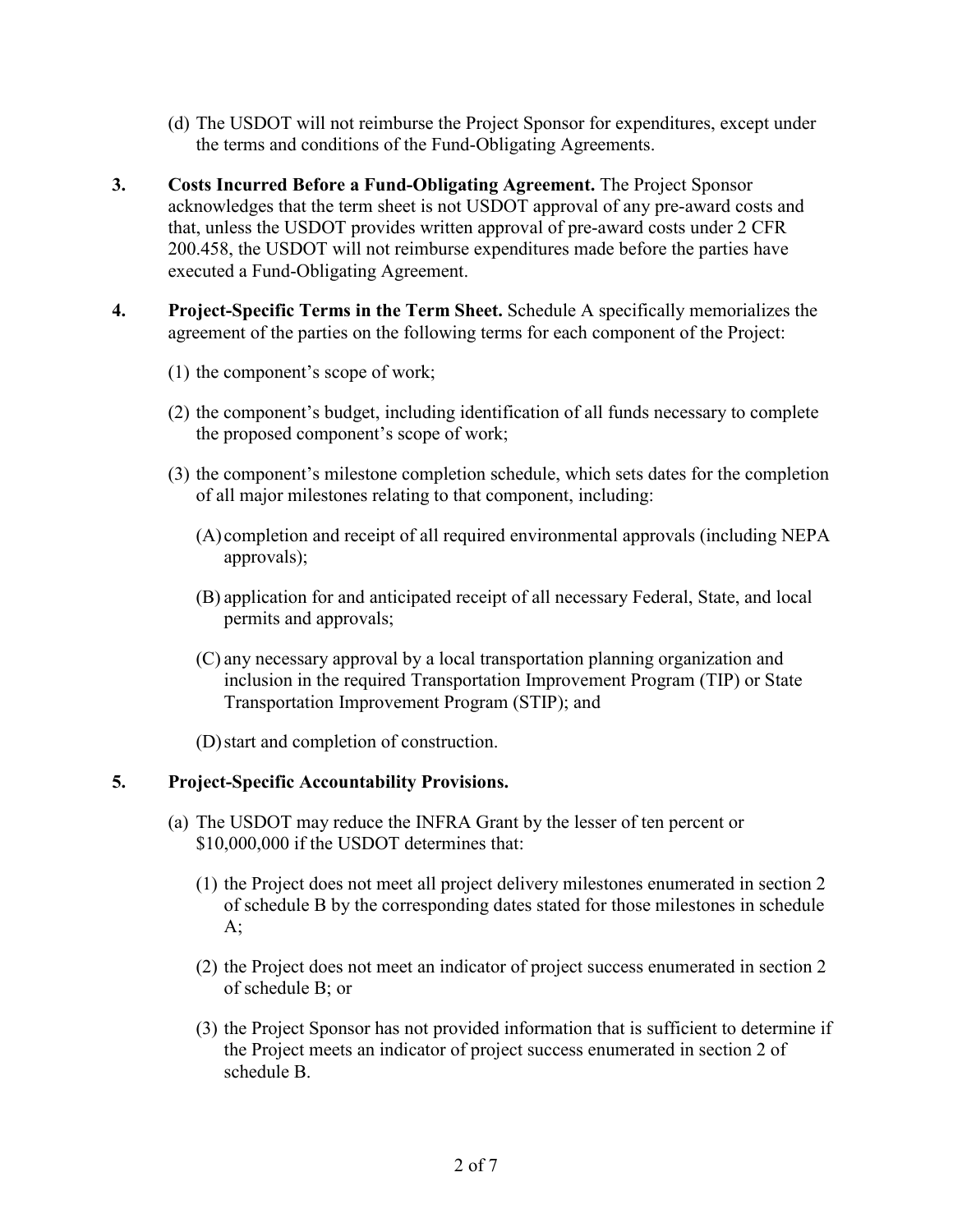If the USDOT had reimbursed costs exceeding the reduced amount, the Project Sponsor shall refund to the USDOT the difference between the reimbursed costs and the reduced amount.

- (b) The Project Sponsor acknowledges that amounts that are required to be refunded under this section 5 constitute a debt to the Federal Government that the USDOT may collect under 2 C.F.R. 200.345 and the Federal Claims Collection Standards (31 C.F.R. parts 900–999).
- **6. Use of Limited Non-Highway Funds.** The Project Sponsor acknowledges that the USDOT selected the Project for award with the expectation that no more than the "INFRA Grant Amount Subject to 23 U.S.C.  $117(d)(2)$ " that is listed in schedule A would be subject to the limitation at 23 U.S.C. 117(d)(2). The Project Sponsor shall not request reimbursements that are subject to the limitation at 23 U.S.C. 117(d)(2) and, in aggregate, exceed the "INFRA Grant Amount Subject to 23 U.S.C. 117(d)(2)" that is listed in schedule A.

# **7. Safety Requirements.**

- (a) The Project Sponsor shall work with the Administering Operating Administration to identify, and the Project Sponsor shall carry out, safety-related activities for the Project that are consistent with the priority areas in the strategic highway safety plan for the State in which the Project is located and likely to yield safety benefits.
- (b) In the Project, the Project Sponsor shall incorporate appropriate safety-related activities that are identified as "proven safety countermeasures" at [https://safety.fhwa.dot.gov/provencountermeasures/.](https://safety.fhwa.dot.gov/provencountermeasures/)
- (c) The Project Sponsor shall describe, in the reports required under section 11, the specific safety-related activities carried out under this section 7.
- **8 Buy America Requirements.** The Project Sponsor acknowledges that the execution of a Fund-Obligating Agreement will subject the Project to 23 U.S.C. 313 and the term sheet is neither a waiver of 23 U.S.C. 313(a) nor a finding under 23 U.S.C. 313(b).
- **9. Environmental Review.** The Project Sponsor acknowledges that the term sheet does not commit the USDOT to any determination required under the National Environmental Policy Act (NEPA). The USDOT's determinations on the Project will be issued in full compliance with its NEPA regulations, 23 CFR Part 771, those of the Council on Environmental Quality, 40 CFR Parts 1500–1508, and all other applicable Federal environmental laws and regulations and, State and local laws and regulations, to the extent applicable.

# **10. Applicability of Federal Law.**

(a) The Project Sponsor shall comply with all applicable requirements of Federal law, including the Constitution of the United States; the conditions of performance, nondiscrimination requirements, and other assurances made applicable to the award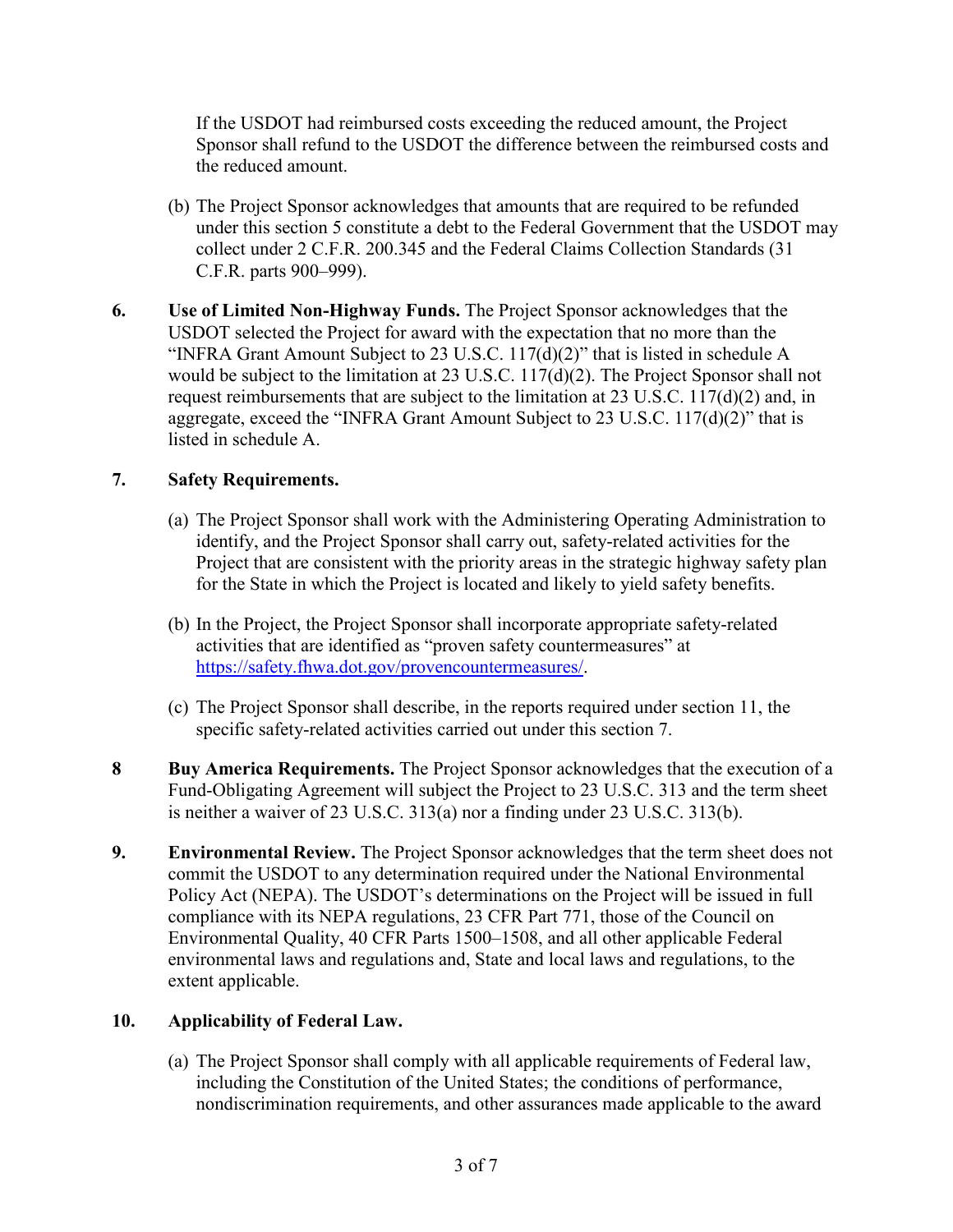of funds in accordance with regulations of the USDOT; and applicable Federal financial assistance and contracting principles promulgated by the Office of Management and Budget. In particular, the Project Sponsor shall ensure that no concession agreements are denied or other contracting decisions made on the basis of speech or other activities protected by the First Amendment.

(b) If the USDOT determines that the Project Sponsor has failed to comply with applicable Federal requirements, the USDOT may take remedial action, including terminating of the INFRA Grant, disallowing costs incurred for the Project, requiring the Project Sponsor to refund to the USDOT the INFRA Grant, and reporting the noncompliance in the Federal-government-wide integrity and performance system.

# **11. Quarterly Project Progress Reports.**

- (a) On or before the 20th day of January, April, July, and October of each year and until the Project is complete and all Fund-Obligating Agreements under this term sheet have been closed out, the Project Sponsor shall submit a Quarterly Project Progress Report for each component of the Project. But if the date of the term sheet is in March, June, September, or December, instead of submitting a Quarterly Project Progress Report covering less than one month, the Project Sponsor shall submit the first Quarterly Project Progress Report in the fourth calendar month that begins after the date of the term sheet.
- (b) The Project Sponsor shall submit a Federal Financial Report (SF-425) as part of each Quarterly Project Progress Report.
- (c) The Administering Operating Administration will provide the Project Sponsor with the form and content for these Quarterly Project Progress Reports.

#### **12. Cost Sharing and Changes in Total Project Costs.**

- (a) The Project Sponsor hereby certifies that the "State Funds," "Local Funds," "Private Funds," and "Other Funds" listed in schedule A are committed to fund the Project.
- (b) If the actual eligible project costs are less than the "Total Future Eligible Project Cost" that is listed in schedule A, then the Project Sponsor may propose to the USDOT, in writing consistent with the Administering Operating Administration's requirements, specific additional activities that are within the scope of the Project, as defined in the Project Sponsor's application, schedule A, and schedule C, and that the Project Sponsor could complete with the difference between the "Total Future Eligible Project Cost" that is listed in schedule A and the actual eligible project costs.
- (c) If the actual eligible project costs are less than the "Total Future Eligible Project Cost" that is listed in schedule A and either the Project Sponsor does not make a proposal under section 12(b) or the USDOT does not accept the Project Sponsor's proposal under section 12(b), then: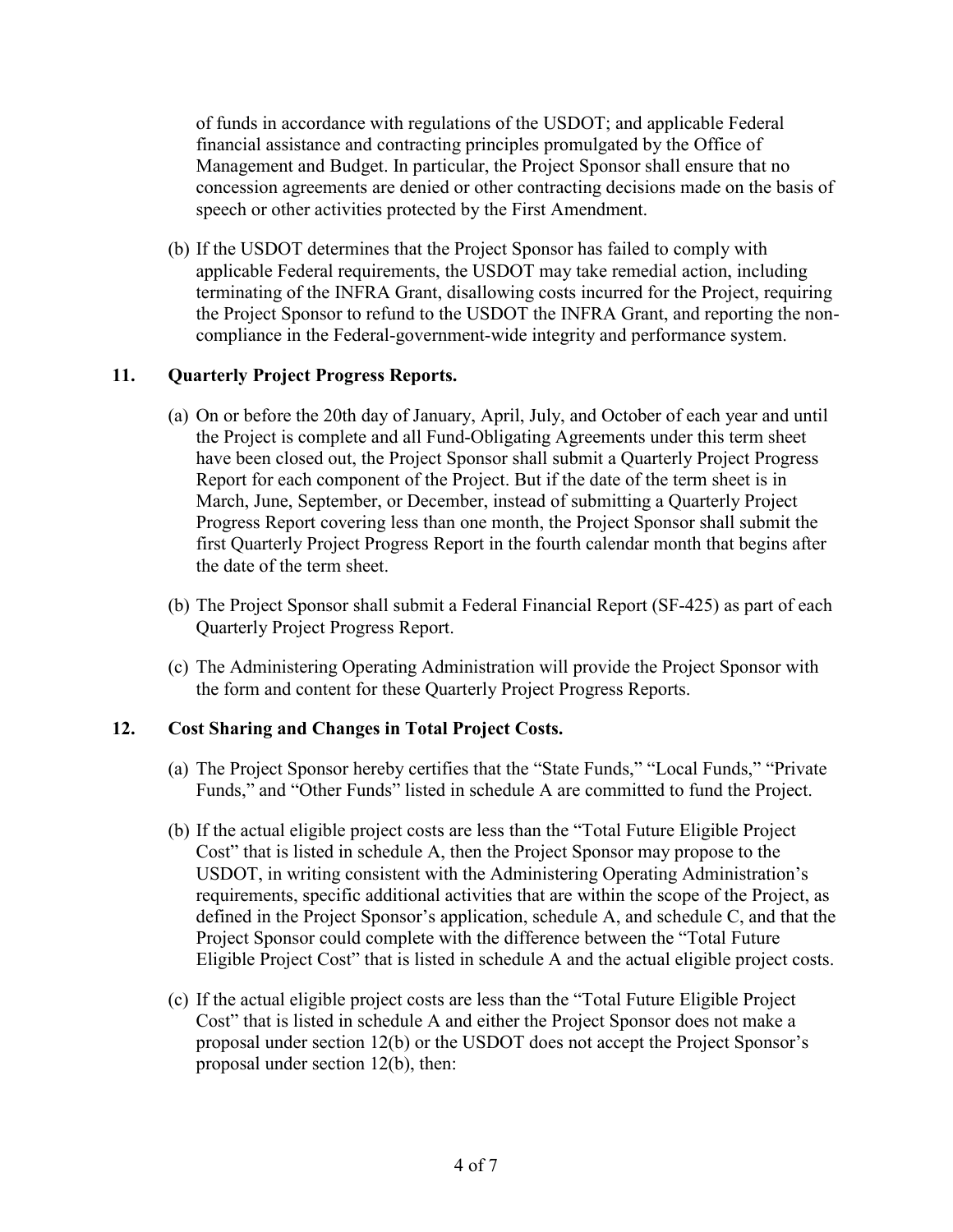- (1) the Project Sponsor shall submit a request under section 13 to reduce the Total Federal Assistance by the difference between the "Total Future Eligible Project Cost" that is listed in schedule A and the actual eligible project costs; and
- (2) if that modification reduces the "INFRA Grant Amount" listed in schedule A and the USDOT had reimbursed costs exceeding the revised amount, the Project Sponsor shall refund to the USDOT the difference between the reimbursed costs and the revised award.

In these general terms and conditions, "**Total Federal Assistance**" means the sum of the "INFRA Grant Amount" and the "Other Federal Funds" amounts that are listed in schedule A.

(d) The Project Sponsor acknowledges that amounts that are required to be refunded under section 12(c) constitute a debt to the Federal Government that the USDOT may collect under 2 C.F.R. 200.345 and the Federal Claims Collection Standards (31 C.F.R. parts 900–999).

### **13. Term Sheet Modifications.**

- (a) The parties may amend, modify, or supplement the term sheet by mutual agreement in writing signed by the USDOT and the Project Sponsor. Either party may request to amend, modify, or supplement the term sheet by written notice to the other party.
- (b) The parties shall not amend, modify, or supplement the term sheet except as permitted under section 13(a). If an amendment, modification, or supplement is not permitted under section 13(a), it is void.
- (c) The Project Sponsor shall request a modification of the term sheet to update schedule A if:
	- (1) the Project's activities differ from the statement of work that is described in schedule A;
	- (2) the construction complete date for the Project or any component of the Project changes to a date that is more than six months after the construction complete date listed in schedule A;
	- (3) the Project's "Other Federal Funds" increases from the amount listed in schedule  $A$ ;
	- (4) the Project's "State Funds," "Local Funds," "Private Funds," or "Other Funds" decrease from the amounts listed in schedule A; or
	- (5) the "INFRA Grant Amount Subject to 23 U.S.C. 117(d)(2)" changes from the amount listed in schedule A.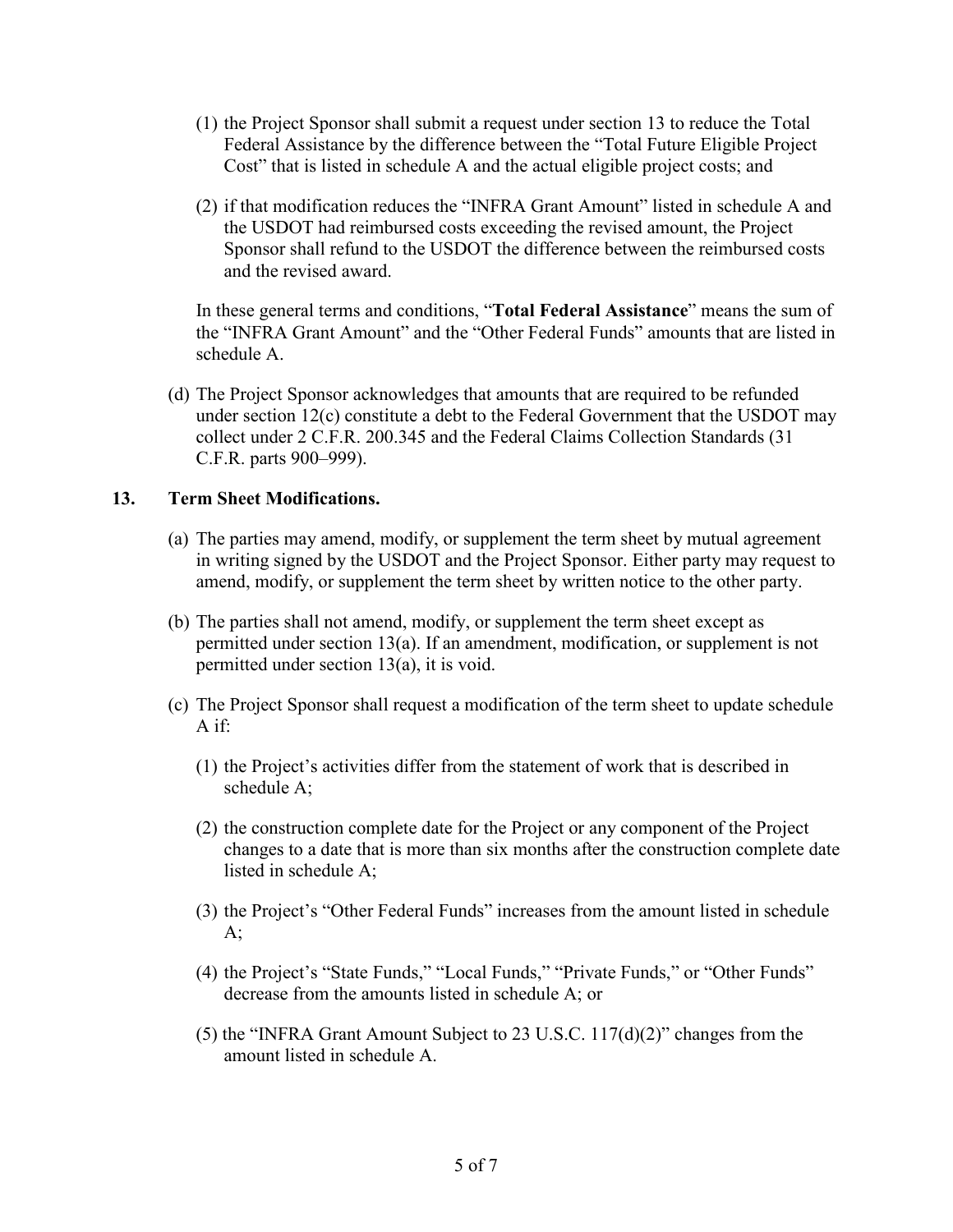(e) The USDOT may accept or reject proposals from the Project Sponsor under section 12 and section 13 and in doing so may elect to consider only the interests of the USDOT. The Project Sponsor acknowledges that making a proposal under section 12 does not amend, modify, or supplement the term sheet unless the parties execute a modification under section 13(a).

# **14. Noncompliance, Remedies, and Termination.**

- (a) The Project Sponsor acknowledges that the USDOT considers all INFRA Grant funds under the term sheet to constitute a single grant under 23 U.S.C. 117, that all Fund-Obligating Agreements entered under the term sheet are inter-related, and that all INFRA Grant funds provided through a Fund-Obligating Agreement are subject to the Project Sponsor's compliance with the term sheet and all other Fund-Obligating Agreements.
- (b) If the Project Sponsor fails to comply with the term sheet or a Fund-Obligating Agreement under the term sheet, then the USDOT may take actions under 2 CFR 200.338 without limiting those actions to the agreement under which the Project Sponsor was noncompliant.
- (c) If the Project Sponsor fails to timely complete a component of the Project, the USDOT may take action under section 14(b), including termination of all Fund-Obligating Agreements and disallowance of costs incurred under those agreements.
- (d) If the USDOT determines that the Project Sponsor's use of INFRA Grant funds under the term sheet would not advance the purposes of the INFRA program, the USDOT may terminate one or more Fund-Obligating Agreements and disallow costs incurred under those agreements.
- **15. Effective Date.** The terms and conditions in the term sheet are effective on the Project Sponsor upon execution of the term sheet by both the Project Sponsor and the USDOT.